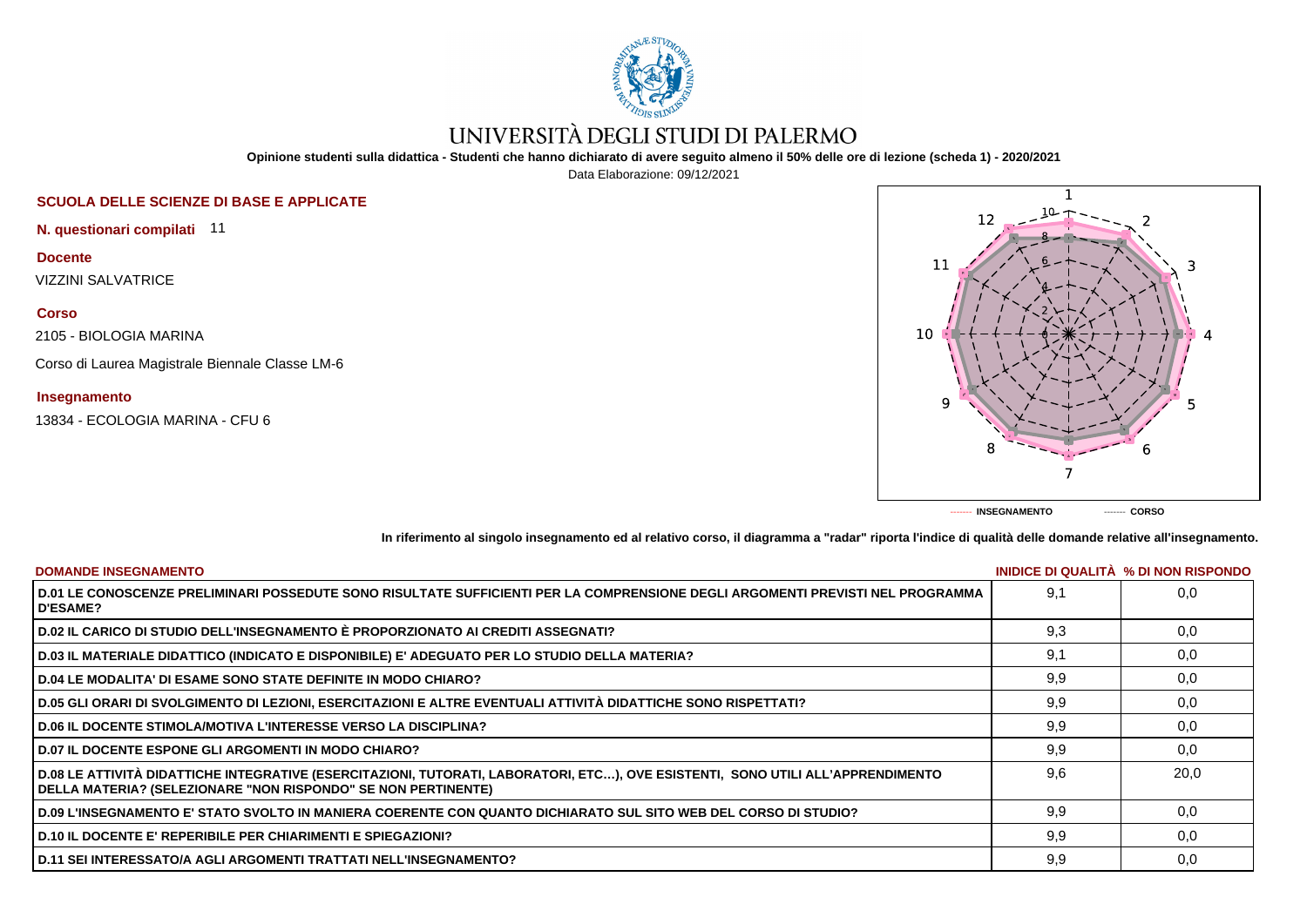**DOMANDE INSEGNAMENTO INIDICE DI QUALITÀ % DI NON RISPONDO**

**D.12 SEI COMPLESSIVAMENTE SODDISFATTO DI COME E' STATO SVOLTO QUESTO INSEGNAMENTO, ANCHE NEL CASO IN CUI QUESTO SIA STATO FRUITO CON MODALITA' A DISTANZA?**

### **INFO STUDENTE E SUGGERIMENTI**

|                                                                                                                                                                    | 1° IN CORSO                                 |                                          | 2° IN CORSO                                | 3° IN CORSO                                                                                                       |     | 4° IN CORSO                                             |                                                                                  | 5° IN CORSO                                               |                    |                                                                                                                                                                                         | 6° IN CORSO                               | <b>FUORI CORSO</b>  |
|--------------------------------------------------------------------------------------------------------------------------------------------------------------------|---------------------------------------------|------------------------------------------|--------------------------------------------|-------------------------------------------------------------------------------------------------------------------|-----|---------------------------------------------------------|----------------------------------------------------------------------------------|-----------------------------------------------------------|--------------------|-----------------------------------------------------------------------------------------------------------------------------------------------------------------------------------------|-------------------------------------------|---------------------|
| <b>D.02 ANNO DI CORSO</b>                                                                                                                                          | 63,6                                        | 27,3                                     |                                            | 0,0                                                                                                               | 0,0 |                                                         |                                                                                  | 0,0                                                       |                    | 0,0                                                                                                                                                                                     |                                           | 9,1                 |
|                                                                                                                                                                    | <b>LICEO</b><br><b>CLASSICO</b>             | <b>LICEO SOCIO-</b><br><b>PEDAGOGICO</b> | <b>IST. TECNICO</b><br><b>PER GEOMETRI</b> | <b>LICEO</b><br><b>SCIENTIFICO</b>                                                                                |     | <b>IST. TECNICO</b><br><b>COMMERCIALE PROFESSIONALE</b> |                                                                                  | IST.                                                      | <b>ALTRI LICEI</b> |                                                                                                                                                                                         | <b>IST. TECNICO</b><br><b>INDUSTRIALE</b> | <b>ALTRO</b>        |
| <b>D.01 SCUOLA SECONDARIA DI</b><br><b>PROVENIENZA</b>                                                                                                             | 20,0<br>0,0                                 |                                          | 10,0                                       | 60,0                                                                                                              | 0,0 |                                                         |                                                                                  | 0,0                                                       |                    | 0,0                                                                                                                                                                                     | 0,0                                       | 10,0                |
|                                                                                                                                                                    |                                             |                                          | <b>FUORI SEDE PENDOLARE</b>                |                                                                                                                   |     |                                                         |                                                                                  | <b>FUORI SEDE STANZIALE</b>                               |                    |                                                                                                                                                                                         |                                           |                     |
| <b>D.02 RESIDENZA</b>                                                                                                                                              |                                             | 50,0                                     |                                            |                                                                                                                   |     | 30,0                                                    |                                                                                  |                                                           |                    |                                                                                                                                                                                         | 20,0                                      |                     |
|                                                                                                                                                                    | $0 - 30$                                    | $31 - 60$                                | 61-90                                      | $91 - 120$                                                                                                        |     | 121-150                                                 | 151-180                                                                          | 181-210                                                   |                    | 211-240                                                                                                                                                                                 | 241-270                                   | 271-300             |
| <b>D.03 NUMERO TOTALE DI CREDITI</b><br><b>ACQUISITI ALLA DATA DELLA</b><br><b>RILEVAZIONE</b>                                                                     | 70,0                                        | 10,0                                     | 10,0                                       | 10,0                                                                                                              |     | 0,0                                                     | 0,0                                                                              | 0,0                                                       |                    | 0,0                                                                                                                                                                                     | 0,0                                       | 0,0                 |
|                                                                                                                                                                    | <b>ESCLUSIVAMENTE IN</b><br><b>PRESENZA</b> |                                          |                                            | SIMULTANEAMENTE IN<br>PRESENZA O IN MODALITÀ<br><b>BLENDED (IN PARTE A</b><br><b>DISTANZA)</b>                    |     | <b>DISTANZA,</b>                                        | <b>ESCLUSIVAMENTE A</b><br><b>PREVALENTEMENTE IN</b><br><b>MODALITÀ SINCRONA</b> |                                                           | <b>DISTANZA.</b>   | <b>ESCLUSIVAMENTE A</b><br>PREVALENTEMENTE IN<br><b>MODALITÀ ASINCRONA (CON</b><br><b>PUBBLICAZIONE DI LEZIONI</b><br><b>REGISTRATE ED EVENTUALI</b><br><b>INCONTRI CON IL DOCENTE)</b> |                                           | <b>NON RISPONDO</b> |
| <b>D.13 L'INSEGNAMENTO È STATO</b><br><b>EROGATO DAL DOCENTE</b>                                                                                                   | 10,0                                        |                                          |                                            | 60,0                                                                                                              |     | 10,0                                                    |                                                                                  |                                                           | 0,0                |                                                                                                                                                                                         |                                           | 20,0                |
|                                                                                                                                                                    | <b>INTERAMENTE IN PRESENZA</b>              |                                          |                                            | <b>PREVALENTEMENTE IN</b><br>PRESENZA (PER OLTRE IL 75% E PARZIALMENTE A DISTANZA<br><b>DEL MONTE ORE TOTALE)</b> |     |                                                         | (CIRCA IL 50% DELLE ORE PER<br><b>CIASCUNA MODALITÀ)</b>                         | <b>PARZIALMENTE IN PRESENZA ESCLUSIVAMENTE A DISTANZA</b> |                    |                                                                                                                                                                                         |                                           | <b>NON RISPONDO</b> |
| <b>D.14 IN CASO DI DIDATTICA</b><br><b>"BLENDED" O DI LEZIONI RESE</b><br>DISPONIBILI IN PIATTAFORMA, HAI<br><b>SCELTO DI FREQUENTARE</b><br><b>L'INSEGNAMENTO</b> | 10,0                                        |                                          |                                            | 10,0                                                                                                              |     | 30,0                                                    |                                                                                  |                                                           | 20,0               |                                                                                                                                                                                         |                                           | 30,0                |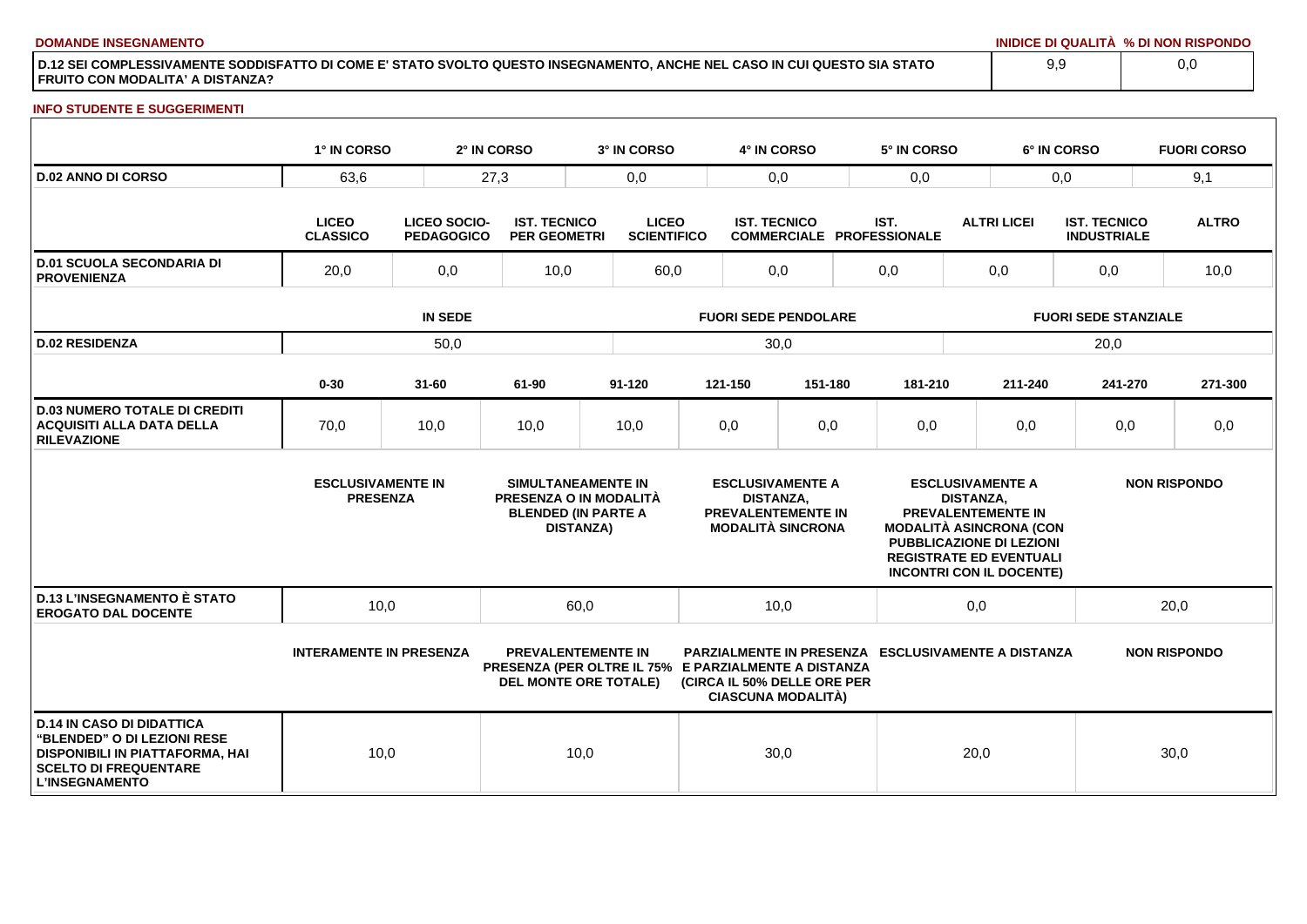|                                                                                                                                                                                                             |                                                                                                                                                                                                                  | SÌ             |  |                                                                                      |                                                                  | <b>NO</b>         |                                                                  |              |                                                             | <b>SOLO IN PARTE</b>                                                            |      |                     |      | <b>NON RISPONDO</b> |                               |                     |  |
|-------------------------------------------------------------------------------------------------------------------------------------------------------------------------------------------------------------|------------------------------------------------------------------------------------------------------------------------------------------------------------------------------------------------------------------|----------------|--|--------------------------------------------------------------------------------------|------------------------------------------------------------------|-------------------|------------------------------------------------------------------|--------------|-------------------------------------------------------------|---------------------------------------------------------------------------------|------|---------------------|------|---------------------|-------------------------------|---------------------|--|
| <b>D.15 INDIPENDENTEMENTE DALLA</b><br><b>MODALITÀ DI EROGAZIONE</b><br>DELL'INSEGNAMENTO, IL DOCENTE<br>HA RESO DISPONIBILI LE SUE LEZIONI<br><b>REGISTRATE SU PIATTAFORMA?</b>                            | 10,0                                                                                                                                                                                                             |                |  |                                                                                      | 50,0                                                             |                   |                                                                  |              | 0,0                                                         |                                                                                 |      |                     | 40,0 |                     |                               |                     |  |
|                                                                                                                                                                                                             | <b>TRAMITE</b><br><b>RICEVIMENTO SU</b><br>PIATTAFORMA,<br><b>NEGLI ORARI</b><br><b>PREDEFINITI DAL</b><br><b>DOCENTE</b>                                                                                        |                |  | <b>TRAMITE</b><br><b>APPUNTAMENTI A</b><br><b>RICHIESTA SU</b><br><b>PIATTAFORMA</b> | <b>TRAMITE EMAIL</b>                                             |                   | <b>TRAMITE CHAT O</b><br>PER TELEFONO, SU<br><b>APPUNTAMENTO</b> |              | DURANTE LE LEZIONI DURANTE LE LEZIONI<br><b>IN PRESENZA</b> |                                                                                 |      | A DISTANZA          |      | <b>NON RISPONDO</b> |                               |                     |  |
| D.16 CON QUALI MODALITÀ HAI<br><b>INTERAGITO PREVALENTEMENTE CON</b><br>IL DOCENTE DURANTE LA FASE DI<br><b>SVOLGIMENTO DELL'INSEGNAMENTO?</b>                                                              | 0,0                                                                                                                                                                                                              |                |  | 10,0                                                                                 | 20,0                                                             |                   |                                                                  | 0,0          |                                                             | 10,0                                                                            |      | 20,0                |      |                     | 40,0                          |                     |  |
|                                                                                                                                                                                                             | $\mathbf{1}$                                                                                                                                                                                                     | $\overline{2}$ |  | 3                                                                                    | 4                                                                | 5                 |                                                                  | 6            | $\overline{7}$                                              |                                                                                 | 8    | 9                   |      | 10                  | <b>NON</b><br><b>RISPONDO</b> |                     |  |
| D.17 IL DOCENTE TI E SEMBRATO A<br><b>SUO AGIO NELLA GESTIONE DELLA</b><br><b>DIDATTICA A DISTANZA?</b>                                                                                                     | 0,0                                                                                                                                                                                                              | 0,0            |  | 0,0                                                                                  | 0,0                                                              | 0,0               |                                                                  | 0,0          | 10,0<br>30,0                                                |                                                                                 | 20,0 |                     | 10,0 | 30,0                |                               |                     |  |
|                                                                                                                                                                                                             | <b>NELLA STESSA CITTÀ SEDE</b><br>IN UN'ALTRA CITTÀ/PAESE,<br>IN UN'ALTRA CITTÀ/PAESE, A<br><b>ENTRO 50 KM DALLA SEDE</b><br>PIÙ DI 50 KM DALLA SEDE DEL<br><b>DEL CORSO</b><br><b>DEL CORSO</b><br><b>CORSO</b> |                |  |                                                                                      | IN UN ALTRO PAESE UE O<br><b>NON RISPONDO</b><br><b>EXTRA UE</b> |                   |                                                                  |              |                                                             |                                                                                 |      |                     |      |                     |                               |                     |  |
| <b>D.18 NEL PERIODO DI FREQUENZA</b><br>DELL'INSEGNAMENTO HAI ABITATO<br><b>PREVALENTEMENTE:</b>                                                                                                            |                                                                                                                                                                                                                  | 40,0           |  |                                                                                      | 20,0                                                             |                   |                                                                  | 10,0         |                                                             | 0,0                                                                             |      |                     | 30,0 |                     |                               |                     |  |
|                                                                                                                                                                                                             | <b>UNO SPAZIO PRIVATO</b>                                                                                                                                                                                        |                |  | SI, HO AVUTO A DISPOSIZIONE SI, HO AVUTO A DISPOSIZIONE SI, HO AVUTO A DISPOSIZIONE  | UNO SPAZIO CONDIVISO CON<br><b>ORARI A ROTAZIONE</b>             |                   | UNO SPAZIO CONDIVISO E<br><b>CON SOVRAPPOSIZIONE DI</b>          | <b>ORARI</b> |                                                             | <b>NO, NON HO AVUTO A</b><br><b>DISPOSIZIONE UNO SPAZIO</b><br><b>SPECIFICO</b> |      |                     |      |                     |                               | <b>NON RISPONDO</b> |  |
| <b>D.19 NELL'ALLOGGIO IN CUI HAI</b><br><b>ABITATO HAI AVUTO A DISPOSIZIONE</b><br>UNO SPAZIO NEL QUALE POTERE<br>SVOLGERE EVENTUALI ATTIVITÀ DI<br>STUDIO A DISTANZA (LEZIONI,<br>COLLOQUI CON DOCENTI, )? |                                                                                                                                                                                                                  | 70,0           |  |                                                                                      | 0,0                                                              |                   | 0,0                                                              |              |                                                             | 0,0                                                                             |      |                     |      | 30,0                |                               |                     |  |
|                                                                                                                                                                                                             |                                                                                                                                                                                                                  | PC             |  |                                                                                      | <b>TABLET</b>                                                    | <b>SMARTPHONE</b> |                                                                  | <b>ALTRO</b> |                                                             |                                                                                 |      | <b>NON RISPONDO</b> |      |                     |                               |                     |  |
| <b>D.20 DURANTE LA FREQUENZA</b><br><b>DELL'INSEGNAMENTO QUALE</b><br>STRUMENTAZIONE HAI UTILIZZATO IN<br><b>CASA PIÙ FREQUENTEMENTE?</b>                                                                   |                                                                                                                                                                                                                  | 60,0           |  |                                                                                      | 10,0                                                             |                   |                                                                  | 0,0          | 0,0                                                         |                                                                                 |      |                     | 30,0 |                     |                               |                     |  |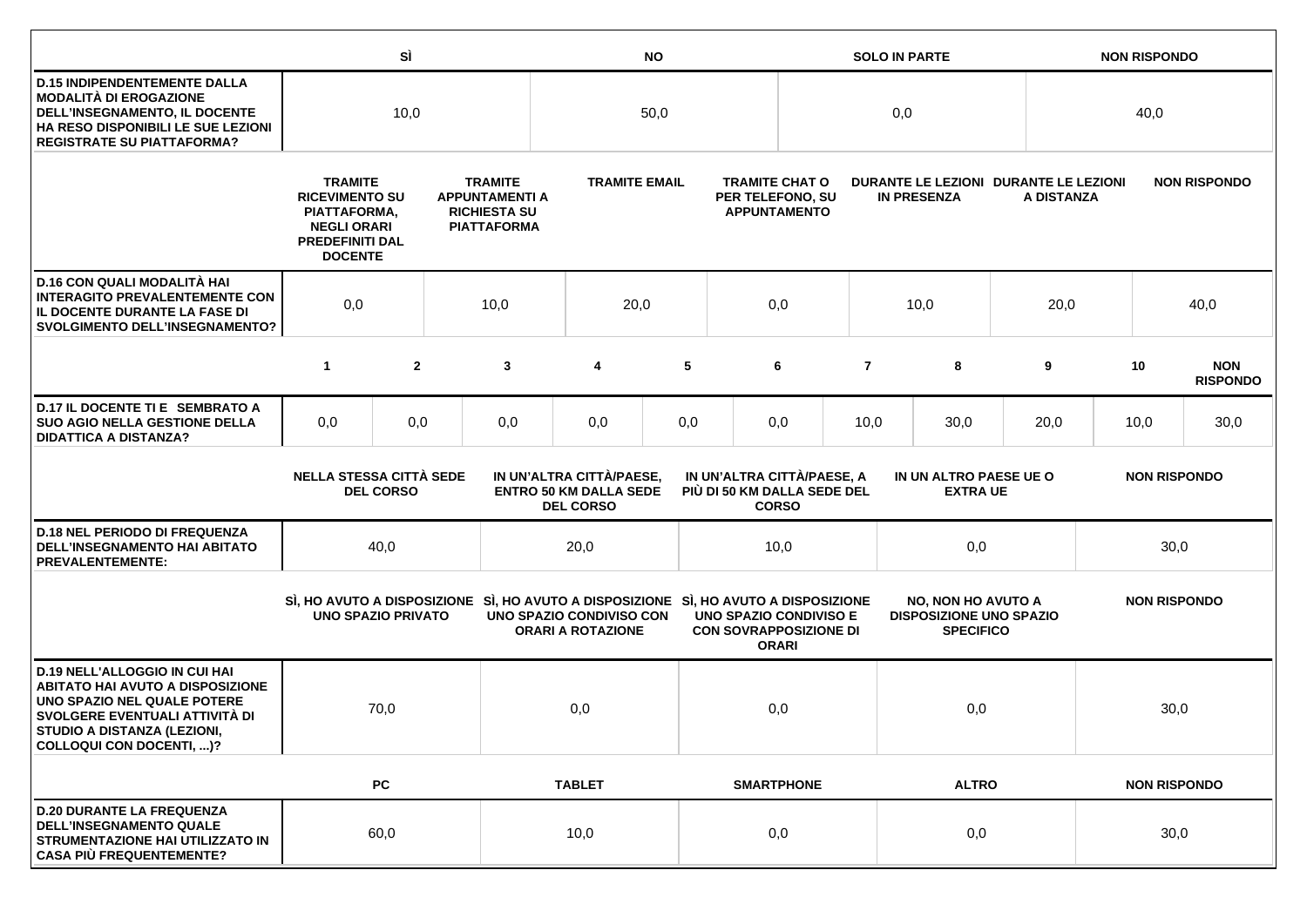|                                                                                                                                                                                                                                                                                    |              | AD USO ESCLUSIVAMENTE<br><b>PERSONALE</b> |              | AD USO CONDIVISO, CON<br><b>ORARI A ROTAZIONE</b> |           | AD USO CONDIVISO, CON<br>SOVRAPPOSIZIONE DI ORARI |                |                     | <b>NON HO AVUTO A</b><br><b>DISPOSIZIONE IN CASA</b><br><b>ALCUNO STRUMENTO</b> |                     | <b>NON RISPONDO</b> |                               |  |  |  |
|------------------------------------------------------------------------------------------------------------------------------------------------------------------------------------------------------------------------------------------------------------------------------------|--------------|-------------------------------------------|--------------|---------------------------------------------------|-----------|---------------------------------------------------|----------------|---------------------|---------------------------------------------------------------------------------|---------------------|---------------------|-------------------------------|--|--|--|
| <b>D.21 CON QUALE MODALITÀ DI</b><br>UTILIZZO HAI AVUTO A DISPOSIZIONE<br>IN CASA UN PC/TABLET?                                                                                                                                                                                    | 0,0<br>70,0  |                                           |              |                                                   | 0,0       |                                                   |                |                     |                                                                                 | 0,0<br>30,0         |                     |                               |  |  |  |
|                                                                                                                                                                                                                                                                                    | $\mathbf{1}$ | $\mathbf{2}$                              | $\mathbf{3}$ | 4                                                 | 5         | 6                                                 | $\overline{7}$ |                     | 8                                                                               | 9                   | 10                  | <b>NON</b><br><b>RISPONDO</b> |  |  |  |
| <b>D.22 LE APPARECCHIATURE</b><br>(COMPUTER, TABLET, TELEFONINO) E<br>LA CONNESSIONE INTERNET A TUA<br><b>DISPOSIZIONE TI HANNO PERMESSO</b><br>DI FRUIRE IN MODO SODDISFACENTE<br>(AUDIO, VIDEO, INTERATTIVITÀ) DELLE<br>ATTIVITÀ DELL'INSEGNAMENTO<br><b>EROGATE A DISTANZA?</b> | 0,0          | 0,0                                       | 0,0          | 0,0                                               | 0,0       | 0,0                                               | 10,0           |                     | 20,0                                                                            | 0,0                 | 40,0                | 30,0                          |  |  |  |
|                                                                                                                                                                                                                                                                                    |              | SI                                        |              |                                                   |           | <b>NO</b>                                         |                |                     | <b>NON RISPONDO</b>                                                             |                     |                     |                               |  |  |  |
| <b>D.23 SUGGERISCI DI ALLEGGERIRE IL</b><br><b>CARICO DIDATTICO COMPLESSIVO</b>                                                                                                                                                                                                    |              | 30,0<br>40,0                              |              |                                                   |           |                                                   |                |                     | 30,0                                                                            |                     |                     |                               |  |  |  |
|                                                                                                                                                                                                                                                                                    |              | SI<br><b>NO</b>                           |              |                                                   |           |                                                   |                |                     | <b>NON RISPONDO</b>                                                             |                     |                     |                               |  |  |  |
| <b>D.24 SUGGERISCI DI AUMENTARE</b><br>L'ATTIVITA' DI SUPPORTO DIDATTICO                                                                                                                                                                                                           |              | 20,0                                      |              |                                                   | 40,0      |                                                   |                |                     |                                                                                 | 40,0                |                     |                               |  |  |  |
|                                                                                                                                                                                                                                                                                    |              | SI                                        |              |                                                   | <b>NO</b> |                                                   |                |                     |                                                                                 |                     | <b>NON RISPONDO</b> |                               |  |  |  |
| <b>D.25 SUGGERISCI DI FORNIRE PIU'</b><br><b>CONOSCENZE DI BASE</b>                                                                                                                                                                                                                |              | 20,0                                      |              |                                                   | 50,0      |                                                   |                |                     |                                                                                 | 30,0                |                     |                               |  |  |  |
|                                                                                                                                                                                                                                                                                    |              | SI                                        |              | <b>NO</b>                                         |           |                                                   |                |                     |                                                                                 | <b>NON RISPONDO</b> |                     |                               |  |  |  |
| <b>D.26 SUGGERISCI DI ELIMINARE DAL</b><br>PROGRAMMA ARGOMENTI GIA'<br>TRATTATI IN ALTRI INSEGNAMENTI                                                                                                                                                                              |              | 10,0                                      |              |                                                   | 70,0      |                                                   |                |                     |                                                                                 | 20,0                |                     |                               |  |  |  |
|                                                                                                                                                                                                                                                                                    |              | SI<br><b>NO</b>                           |              |                                                   |           |                                                   |                | <b>NON RISPONDO</b> |                                                                                 |                     |                     |                               |  |  |  |
| <b>D.27 SUGGERISCI DI MIGLIORARE IL</b><br><b>COORDINAMENTO CON ALTRI</b><br><b>INSEGNAMENTI</b>                                                                                                                                                                                   | 40,0         |                                           |              |                                                   | 30,0      |                                                   |                |                     |                                                                                 | 30,0                |                     |                               |  |  |  |
|                                                                                                                                                                                                                                                                                    |              | SI                                        |              |                                                   |           | <b>NO</b>                                         |                |                     |                                                                                 |                     | <b>NON RISPONDO</b> |                               |  |  |  |
| <b>D.28 SUGGERISCI DI MIGLIORARE LA</b><br><b>QUALITA' DEL MATERIALE DIDATTICO</b>                                                                                                                                                                                                 | 40,0         |                                           |              |                                                   | 20,0      |                                                   |                |                     |                                                                                 | 40,0                |                     |                               |  |  |  |